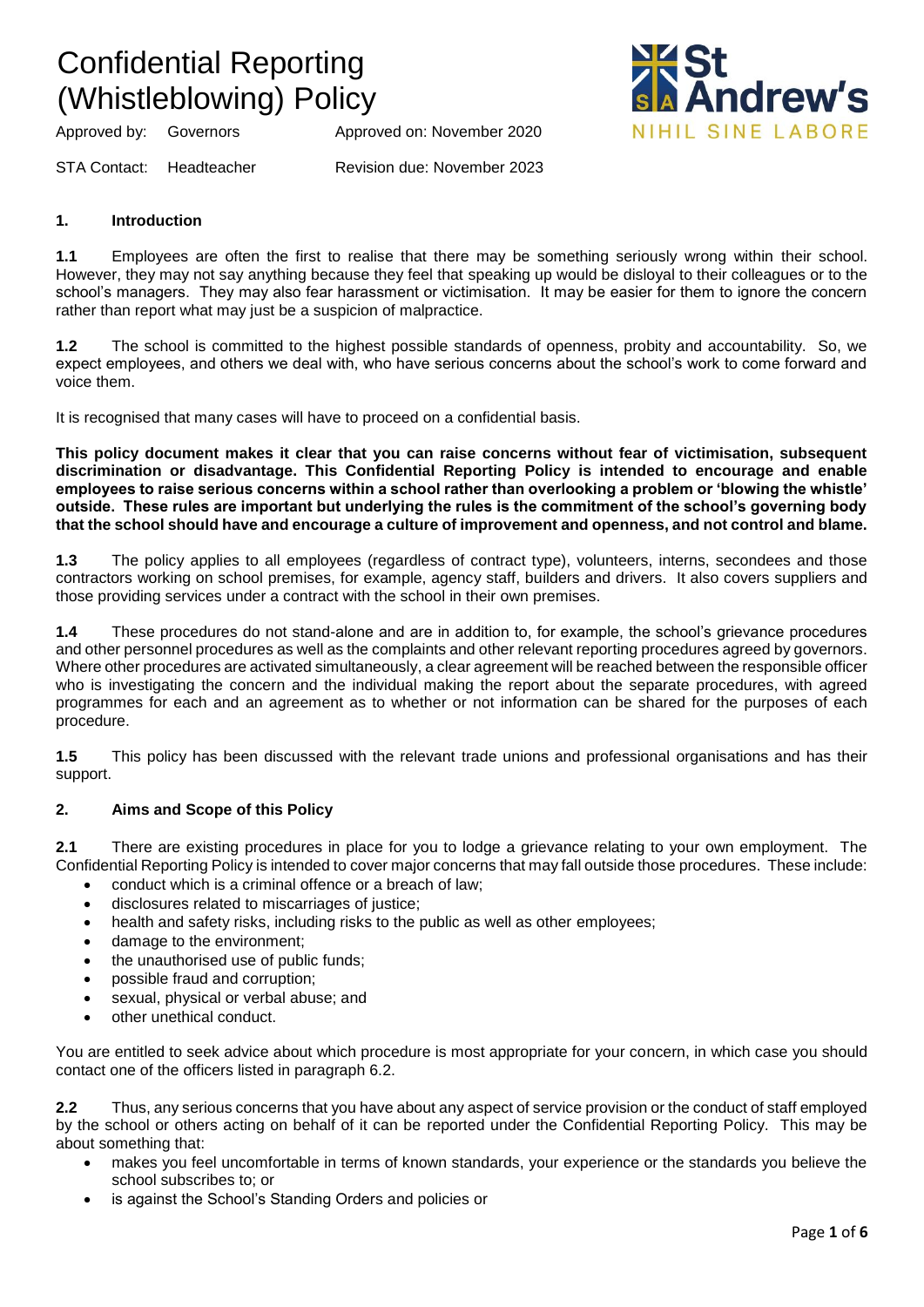Approved by: Governors Approved on: November 2020



STA Contact: Headteacher Revision due: November 2023

amounts to improper conduct.

You do not have to refer to the Confidential Reporting Policy to have an issue or complaint dealt with under the Policy.

- **2.3** This policy aims to:
	- encourage you to feel confident in raising serious concerns and to question and act upon concerns about practice;
	- provide avenues for you to raise those concerns and receive feedback on any action taken;
	- ensure that you receive a response to your concerns and that you are aware of how to pursue them if you are not satisfied; and
	- reassure you that you will be protected from possible reprisals or victimisation if you have a reasonable belief that you have made any disclosure in the public interest.

**2.4** If you are not covered by the categories of individuals set out in paragraph 1.4, the County Council's corporate Complaints Procedure is available to you. This may be found on the County Council's website.

### **3. Safeguards: Harassment or Victimisation**

**3.1** The governing body is committed to good practice and high standards, and wants to be supportive of employees.

**3.2** The governing body recognise that the decision to report a concern can be a difficult one to make. If you believe what you are saying is true, you should have nothing to fear because you will be doing your duty to your employer and those for whom you are providing a service.

**3.3** The governing body will not tolerate any harassment or victimisation (including informal pressures) and will take appropriate action to protect you when you raise a concern with a reasonable belief and in the public interest.

Any investigation into allegations of potential malpractice will not influence, or be influenced by, disciplinary or redundancy procedures that already affect you.

### **4. Confidentiality**

All concerns will be treated in confidence and every effort will be made not to reveal your identity if you so wish. At the appropriate time, however, you may need to come forward as a witness, or agree to your identity being disclosed, or the details of your concerns shared with others.

This policy encourages you to put your name to your concerns whenever possible.

Concerns expressed anonymously are much less powerful but will be considered at the discretion of the Local Authority.

In exercising this discretion, the factors to be considered would include:

- the seriousness of the issues raised;
- the credibility of the concern; and
- the likelihood of confirming the allegation from attributable sources.

The responsible officer may ask you to explain your original concern in further detail if his/her investigation fails to substantiate it.

### **5. False or Unproven Allegations**

**5.1** If you express a concern with a reasonable belief of a potential breach, but it is not confirmed by the investigation, no action will be taken against you.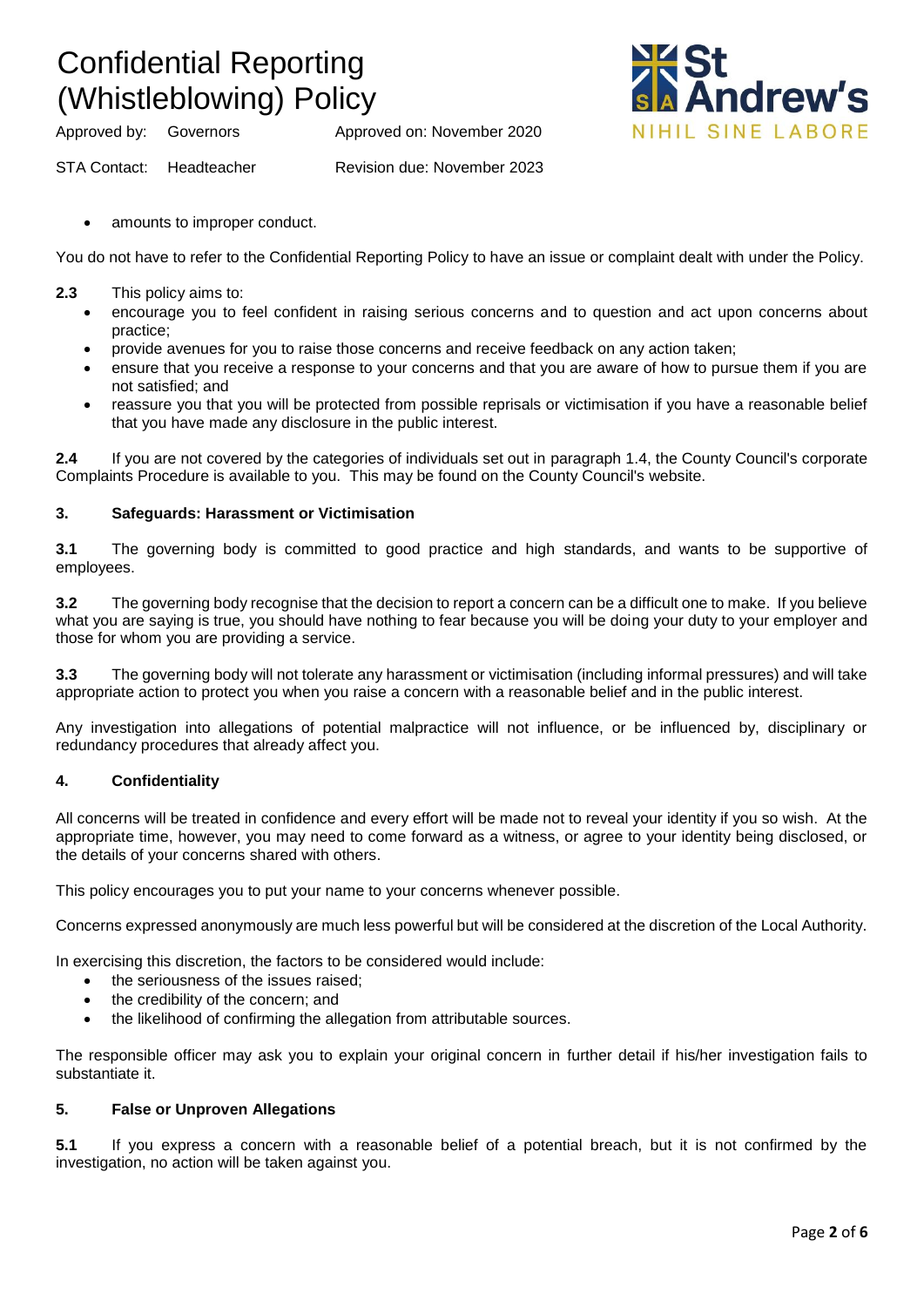Approved by: Governors Approved on: November 2020

STA Contact: Headteacher Revision due: November 2023

**5.2** If, however, you make an allegation frivolously, maliciously or for personal gain, disciplinary action may be taken against you.

### **6. How to Raise A Concern**

**6.1** As a first step, you should normally raise concerns with your immediate manager or their senior manager. You may also feel able to approach a member of the governing body. This depends, however, on the seriousness and sensitivity of the issues involved and who is suspected of the misconduct. If you believe that senior managers are involved you should contact the Chair of governors. If this does not allay your concerns you can contact someone outside your school, as outlined in paragraph 6.2 or use the Anti-Fraud Hotline as set out in paragraph 6.10.

**6.2** The County Council has a number of Contact Officers who will have been trained and will have a lead role in advising on the procedure of the Confidential Reporting Policy. They can give you advice on how to deal with your concerns and they can take forward a concern for investigation. Any advice they give you will be strictly confidential. You do not have to use any particular Contact Officer. If for example you have a problem which you feel has a legal aspect (for example if you think the conduct complained of could be a breach of the law) you may feel it more appropriate to deal with the Legal Contact Officer. If it relates to financial problems the Internal Auditor might be more appropriate.

### **The Contact Officers are:**

| <b>Tony Kershaw</b><br>Legal    |                                                                 |
|---------------------------------|-----------------------------------------------------------------|
|                                 | <b>Monitoring Officer</b>                                       |
|                                 | Director of Law, Assurance and Strategy                         |
|                                 | (Contact no: 0330 22 22662)                                     |
| <b>Chief Executive's Office</b> | Dave Loveman                                                    |
|                                 | (Contact no: 0330 22 28804)                                     |
| Safeguarding                    | The LADO for West Sussex is Donna Tomlinson (Contact Number:    |
|                                 | 0330 222 6450). She can be contacted 9-5.                       |
|                                 | The LADO Service can also be contacted through the MASH team on |
|                                 | 01403 229900, or by email on <b>LADO @WestSussex.gov.uk</b>     |
|                                 |                                                                 |
| Education & Skills & Schools    | Paul Wagstaff                                                   |
|                                 | (Contact no: 0330 22 26591)                                     |

**6.3** The Contact Officer will be responsible for ensuring that you are kept informed of the progress of your complaint, and for ensuring that you are aware as far as possible of the outcome and any action which results. If you are concerned about any aspect of your complaint once you have made it, you should speak to the Contact Officer.

**6.4** There are a number of officers in the County Council who have particular responsibilities for propriety in addition to the above and if you feel it is inappropriate to use either your own management or a Contact Officer, you may ring one of the Responsible Officers listed below:

| Monitoring Officer - Tony Kershaw                                            | (Contact no: 0330 22 22662) |
|------------------------------------------------------------------------------|-----------------------------|
| Director of Finance,<br>Performance and Procurement -<br>Katharine Eberhart  | (Contact no: 0330 22 22087) |
| Internal Audit, (Head of Southern Internal Audit Partnership)<br>Neil Pitman | (Contact no: 01962 845139)  |

Chief Executive – Becky Shaw [becky.shaw@westsussex.gov.uk](mailto:becky.shaw@westsussex.gov.uk)

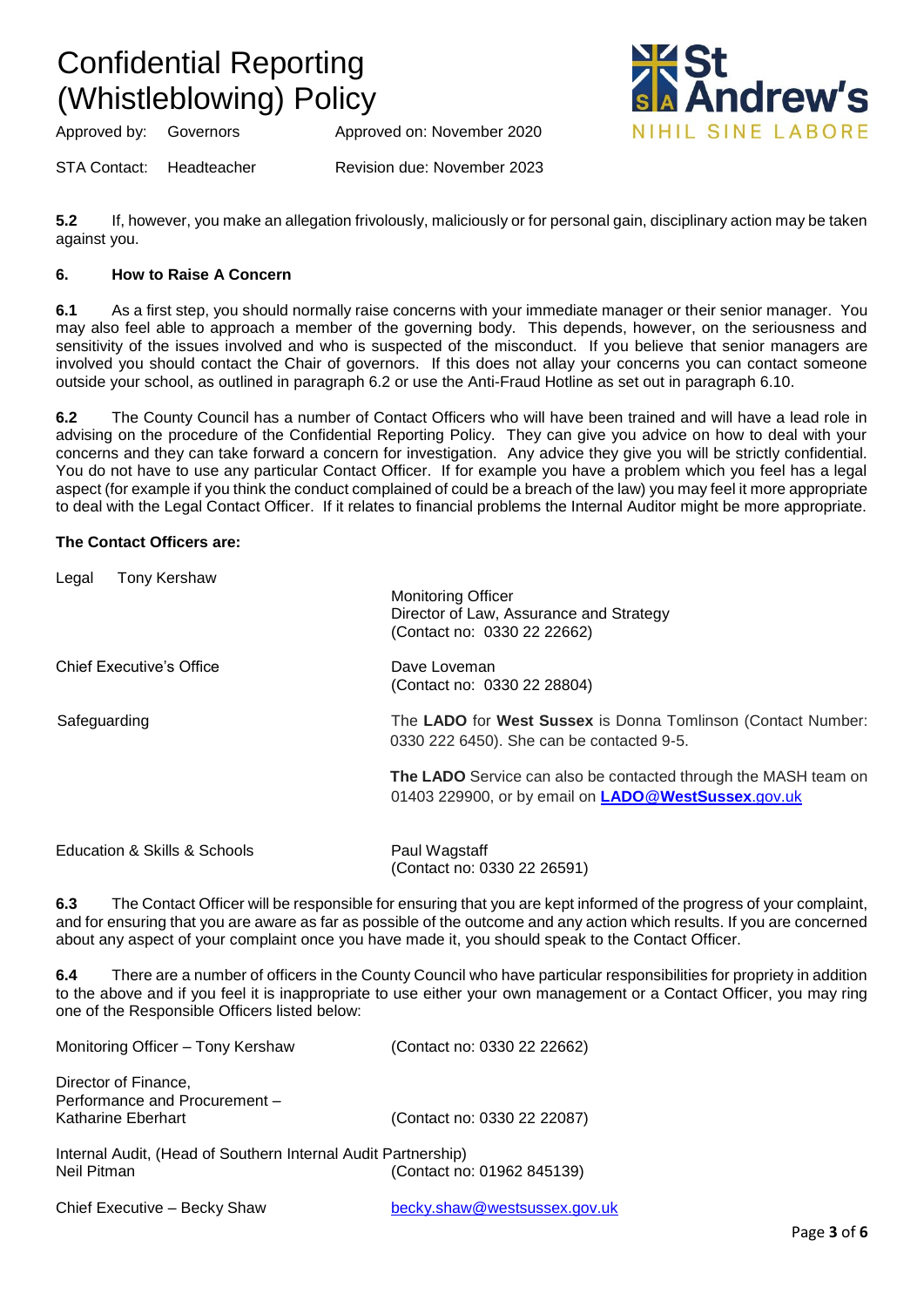Approved by: Governors Approved on: November 2020

STA Contact: Headteacher Revision due: November 2023

**6.5** The Monitoring Officer, who in West Sussex is the Director of Law, Assurance and Strategy, has special responsibility at officer level for propriety and standards within the authority. Therefore, if you feel that your complaint cannot be dealt with other than through the key officer responsibility for propriety, you should contact the Monitoring Officer direct.

**6.6** If you have a complaint about the Monitoring Officer or the staff of the Monitoring Officer's which you would otherwise have taken to the Monitoring Officer, you should go to the Chief Executive.

**6.7** Concerns may be raised orally initially but should be recorded in writing. Staff who wish to make a written report are invited to use the following format:

- the background and history of the concern (giving relevant dates); and
- the reason why they are particularly concerned about the situation.

Your contact officer will provide any help you need in expressing your concern.

**6.8** The earlier you express the concern the easier it is to act.

**6.9** Although you are not expected to prove beyond doubt the truth of an allegation, you will need to demonstrate to the person contacted that there are reasonable grounds for concern.

**6.10** Once contact has been made an initial assessment of the complaint will lead to a decision about whether further investigation is needed, whether a different procedure should be used or whether the complaint does not justify further action. You will be kept informed of the outcome.

### **7.0 Contacts For Independent External Advice**

**Public Concern at Work:** [www.pcaw.co.uk](http://www.pcaw.co.uk/) Email at [whistle@pcaw.co.uk,](mailto:whistle@pcaw.co.uk) helpline@pcaw.co.uk Tel no: 0207 404 6609**.**

#### **National Audit Office whistleblowing hotline:** Tel. No: 020 7798 7999

**7.1** If your concern is about a financial issue you can use the Anti-Fraud Hotline (Tel no: 03302 228666, E-mail: [fraudhotline@westsussex.gov.uk\).](mailto:fraudhotline@westsussex.gov.uk)) The Anti-Fraud and Corruption Policy can be found on the County Council's website.

**7.2** You may wish to consider discussing your concern with a colleague first and you might find it easier to raise the matter if there are two (or more) of you who have had the same experience or concerns.

**7.3** You may invite your trade union, professional association representative or a friend to be present during any meetings or interviews in connection with the concerns you have raised. Anyone who helps you will need to respect the confidentiality of the investigation.

### **8. How the Local Authority will respond**

**8.1** The Local Authority will respond to your concerns. Do not forget that a Contact Officer or an investigator testing out your concerns is not the same as either accepting or rejecting them.

**8.2** The person you contact, whether it is your manager, a Contact Officer, a Responsible Officer or the Monitoring Officer, will either deal with your issue or nominate someone to do so who will not have been involved in the issue themselves and will know how to carry forward this policy. This may involve an interview to take a detailed account of your concerns and any evidence available.

### **8.3** Where appropriate, the matters raised may:

- be investigated by management, internal audit, or through the disciplinary process;
- be referred to the police;

drew's

NIHIL SINF LARORE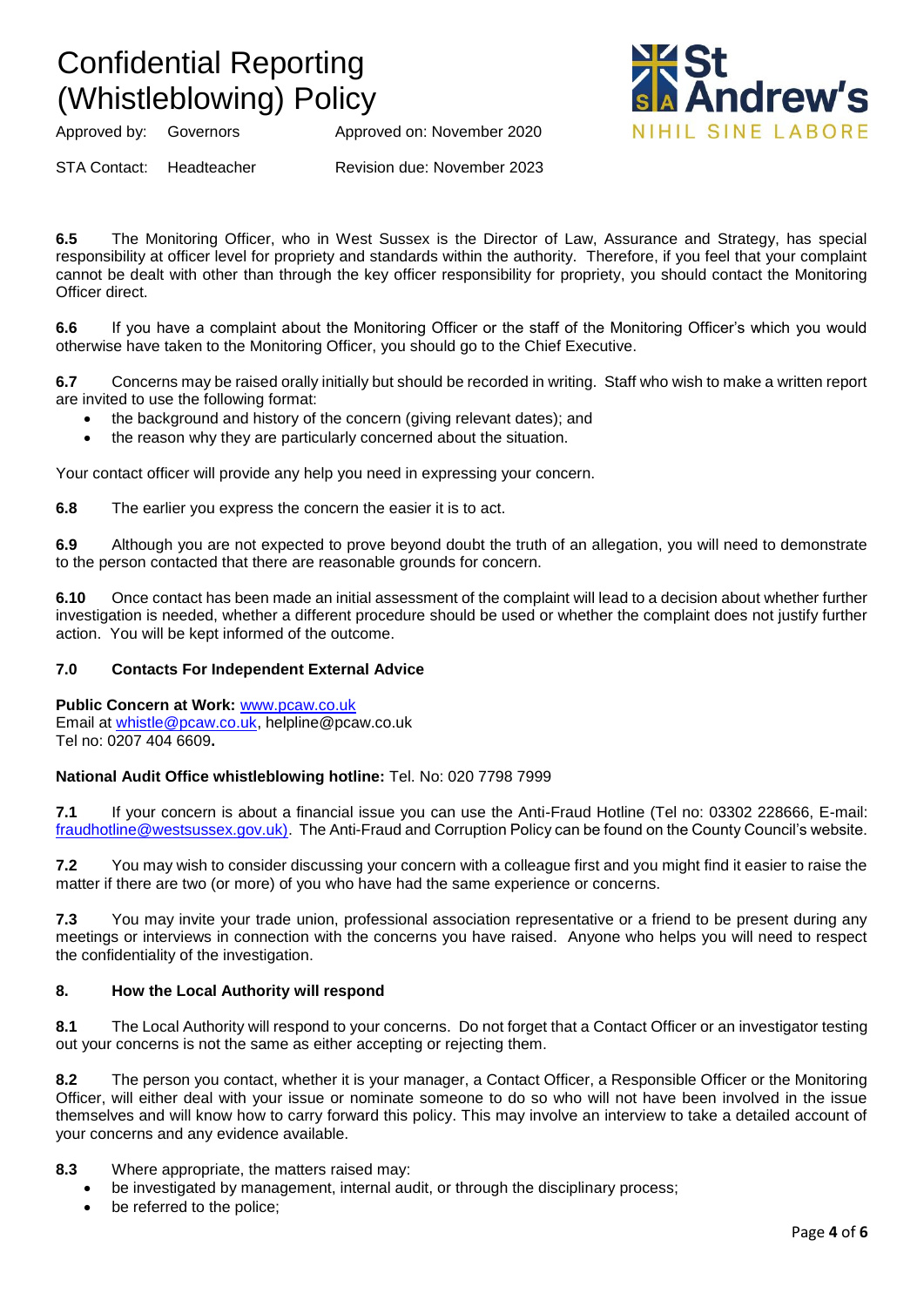Approved by: Governors Approved on: November 2020

STA Contact: Headteacher Revision due: November 2023

- be referred to the external auditor; and
- form the subject of an independent inquiry, for example, through the Local Safeguarding Board for child abuse.

**8.4** In order to protect individuals who may be the subject of your concern and people against whom allegations of misdeeds or possible malpractice are being made, the responsible officer will make initial enquiries to decide whether a fuller investigation is appropriate. He/she will also decide what form the investigation should take.

**8.5** If the concern is about vulnerable individuals, or a criminal activity, action will be taken promptly to protect the individual and prevent further offences. The overriding principle which the Local Authority will have in mind is the public interest. If the person nominated to deal with your issue finds aspects of the concerns fall outside the scope of this Policy, but which still need to be addressed, they will normally be referred for consideration, but will not be allowed to delay the investigation under the Policy.

**8.6** Some concerns may be resolved by agreed action without the need for investigation. If urgent action is required this will be taken before any investigation is conducted.

**8.7** Within ten working days of a concern being raised with the person dealing with your issue they:

- (i) will write to you
	- acknowledging that the concern has been received:
	- indicating how we propose to deal with the matter;
	- giving an estimate of how long it will take to provide a final response;
	- telling you whether any initial enquiries have been made;
	- supplying you with information on staff support mechanisms; and
	- telling you whether further investigations will take place and if not, why not.
- (ii) will inform the Monitoring Officer that an issue has been raised under this policy.

**8.8** The amount of contact between the officers considering the issues and you will depend on the nature of the matters raised, the potential difficulties involved and the clarity of the information provided. If necessary, the Local Authority will seek further information from you.

**8.9** Where any meeting is arranged, off-site if you so wish, you can be accompanied by a trade union or professional association representative or a friend.

**8.10** The Local Authority will take steps to minimise any difficulties which you may experience as a result of raising a concern. For instance, if you are required to give evidence in criminal or disciplinary proceedings the Local Authority will arrange for you to receive advice about the procedure and where appropriate financial or other support.

**8.11** The Local Authority accepts that you need to be assured that the matter has been properly investigated. Thus, subject to legal constraints, we will inform you of the outcome of any investigation.

### **9. The Monitoring Officer**

**9.1** The Monitoring Officer has overall responsibility for the maintenance and operation of this policy across the County Council, including its responsibility as a Local Authority. That officer maintains a record of concerns raised and the outcomes (but in a form which does not endanger your confidentiality) and will report as necessary to the Council, including a quarterly anonymised report to the Standards Committee on the number and general nature of reports received by the Monitoring Officer. They will also be responsible for ensuring that proper and timely progress is made in dealing with any complaint, and that the principles and requirements of this policy are met.

### **10. How the Matter Can Be Taken Further**

**10.1** This policy is intended to provide you with an avenue within the school to raise concerns. The Local Authority hopes you will be satisfied with any action taken. If you are not, and if you feel it is right to take the matter outside the Local Authority, the following are possible contact points:

the external auditor: